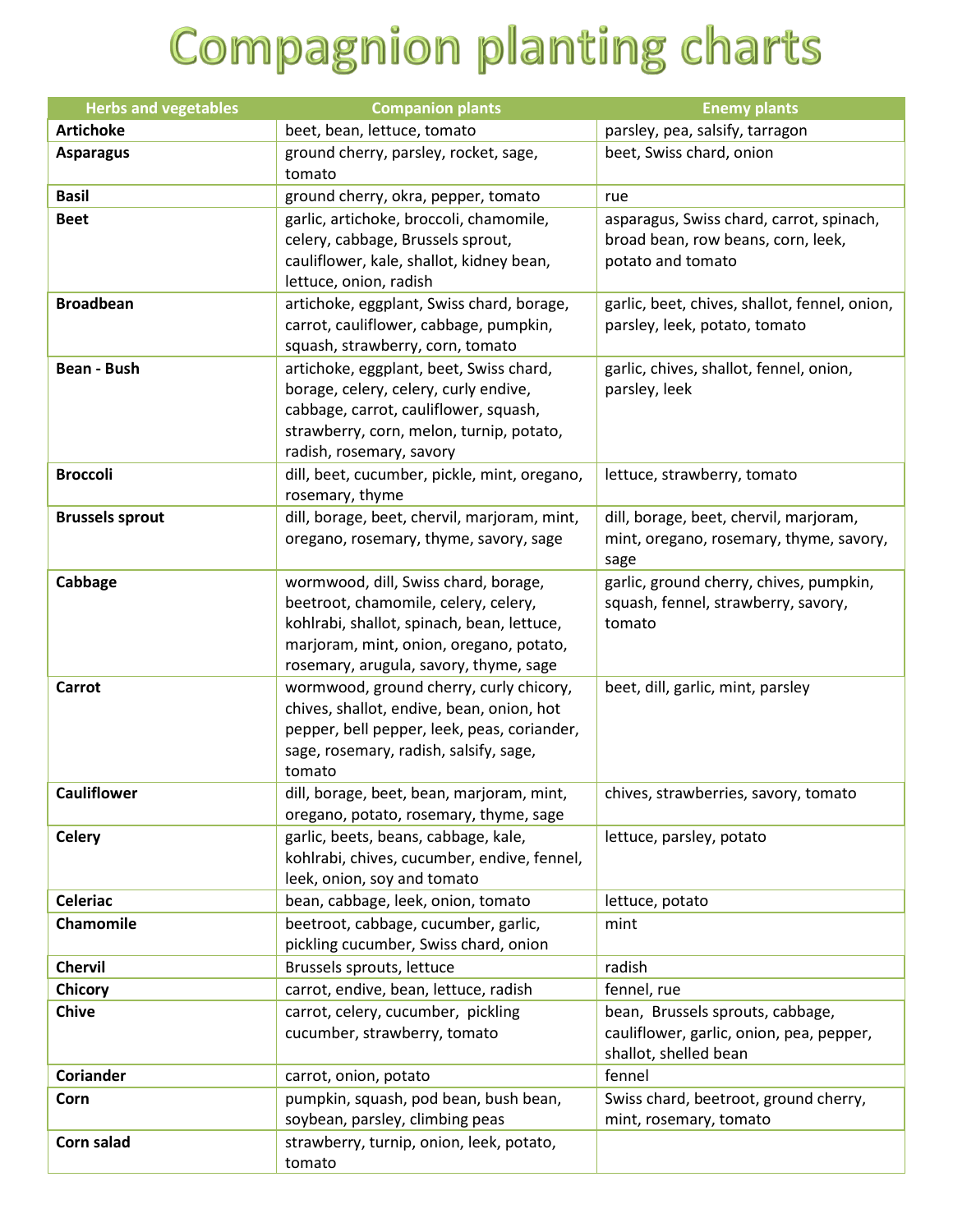| <b>Herbs and vegetables</b>  | <b>Companion plants</b>                                                           | <b>Enemy plants</b>                                     |
|------------------------------|-----------------------------------------------------------------------------------|---------------------------------------------------------|
| <b>Cress</b>                 | radish, strawberry, tomato                                                        |                                                         |
| <b>Cucumber and pickling</b> | dill, broccoli, chamomile, celery, kohlrabi,                                      | Swiss chard, squash, mint, sage,                        |
| cucumber                     | chives, cumin, fennel, lettuce, marjoram,                                         | rosemary, rue, savory, sage, tomato                     |
|                              | okra, oregano, peas, radish                                                       |                                                         |
| Cumin                        | cucumber, pickling cucumber                                                       |                                                         |
| <b>Eggplant</b>              | bean, borage, parsley, pea, tarragon,                                             | okra, potato, tomato                                    |
|                              | thyme                                                                             |                                                         |
| <b>Endive</b>                | carrot, leek, radish, turnip                                                      | artichoke, lettuce, salsify, tarragon                   |
| Fennel                       | garlic, celery, cucumber, turnip, onion, leek                                     | wormwood, ground cherry, curly chicory,                 |
|                              |                                                                                   | coriander, zucchini, spinach, beans,                    |
|                              |                                                                                   | parsnip, hot pepper, pepper, peas,                      |
|                              |                                                                                   | tomato                                                  |
| <b>Ground cherry</b>         | asparagus, basil, borage, carrot, onion,                                          | cabbage, corn, fennel, potato                           |
|                              | parsley, peas, sage                                                               |                                                         |
| Kale                         | beet, celery, potato, thyme, sage                                                 | garlic, chives, strawberries, tomatoes                  |
| Kohlrabi                     | cabbage, celery, cucumber, lettuce, onion,                                        | chives, garlic, climbing bean, hot pepper,              |
|                              | potato, spinach, tomato                                                           | sweet pepper                                            |
| <b>Leek</b>                  | carrot, celery, celery, endive, fennel,                                           | beet, bean, parsley, pea, sage                          |
|                              | strawberry, lamb's lettuce, salsify                                               |                                                         |
| Lettuce                      | garlic, artichoke, beet, chervil, curly                                           | celery, endive, parsley                                 |
|                              | chicory, cabbage, kohlrabi, cucumber,                                             |                                                         |
|                              | shallot, strawberry, onion, turnip, parsnip,                                      |                                                         |
|                              | peas, radish, salsify                                                             |                                                         |
| Marjoram                     | cabbage, Brussels sprouts, cauliflower,                                           | thyme                                                   |
|                              | pumpkin, cucumber, squash, beans,                                                 |                                                         |
|                              | parsley, hot pepper, bell pepper, rosemary                                        |                                                         |
| Melon, cantaloupe and        | bush bean, corn, marjoram, okra                                                   | potato, Swiss chard                                     |
| watermelon                   |                                                                                   |                                                         |
| <b>Mint</b>                  | broccoli, Brussels sprout, cabbage,<br>cauliflower, pea, pumpkin, radish, squash, | carrot, chamomile, corn, cucumber,<br>pickling cucumber |
|                              | tomato, turnip                                                                    |                                                         |
| Okra                         | basil, cucumber, melon, pea                                                       | eggplant, pepper, tomato                                |
| Onion                        | beet, Swiss chard, chamomile, cabbage,                                            | asparagus, bean, chives, pea, sage,                     |
|                              | carrot, celery, celery, ground cherry,                                            | soybean, tomato, turnip                                 |
|                              | kohlrabi, spinach, fennel, strawberry,                                            |                                                         |
|                              | lettuce, lamb's lettuce, parsnip, hot                                             |                                                         |
|                              | pepper, pepper, potato, radish, savory                                            |                                                         |
| Oregano                      | broccoli, cabbage, Brussels sprouts,                                              | thyme                                                   |
|                              | cauliflower, cucumber, squash, parsley, hot                                       |                                                         |
|                              | pepper, bell pepper, rosemary                                                     |                                                         |
| <b>Parsnip</b>               | lettuce, onion, pea, salsify, tomato                                              | dill, fennel, parsley, potato                           |
| <b>Parsley</b>               | asparagus, eggplant, ground cherry, corn,                                         | artichoke, dill, carrot, celery, bean,                  |
|                              | marjoram, oregano, radish, rosemary,                                              | lettuce, parsnip, potato, leek, peas                    |
|                              | tomato                                                                            |                                                         |
| Peas and snap peas           | eggplant, carrot, ground cherry, cucumber,                                        | garlic, artichoke, chives, shallot, fennel,             |
|                              | spinach, endive, lettuce, corn, mint, okra,                                       | onion, parsley, leek, tomato                            |
|                              | parsnip, potato, radish, tomato                                                   |                                                         |
| Pepper                       | basil, carrot, marjoram, onion, oregano                                           | chive, fennel, kohlrabi, okra, tomato                   |
|                              |                                                                                   |                                                         |